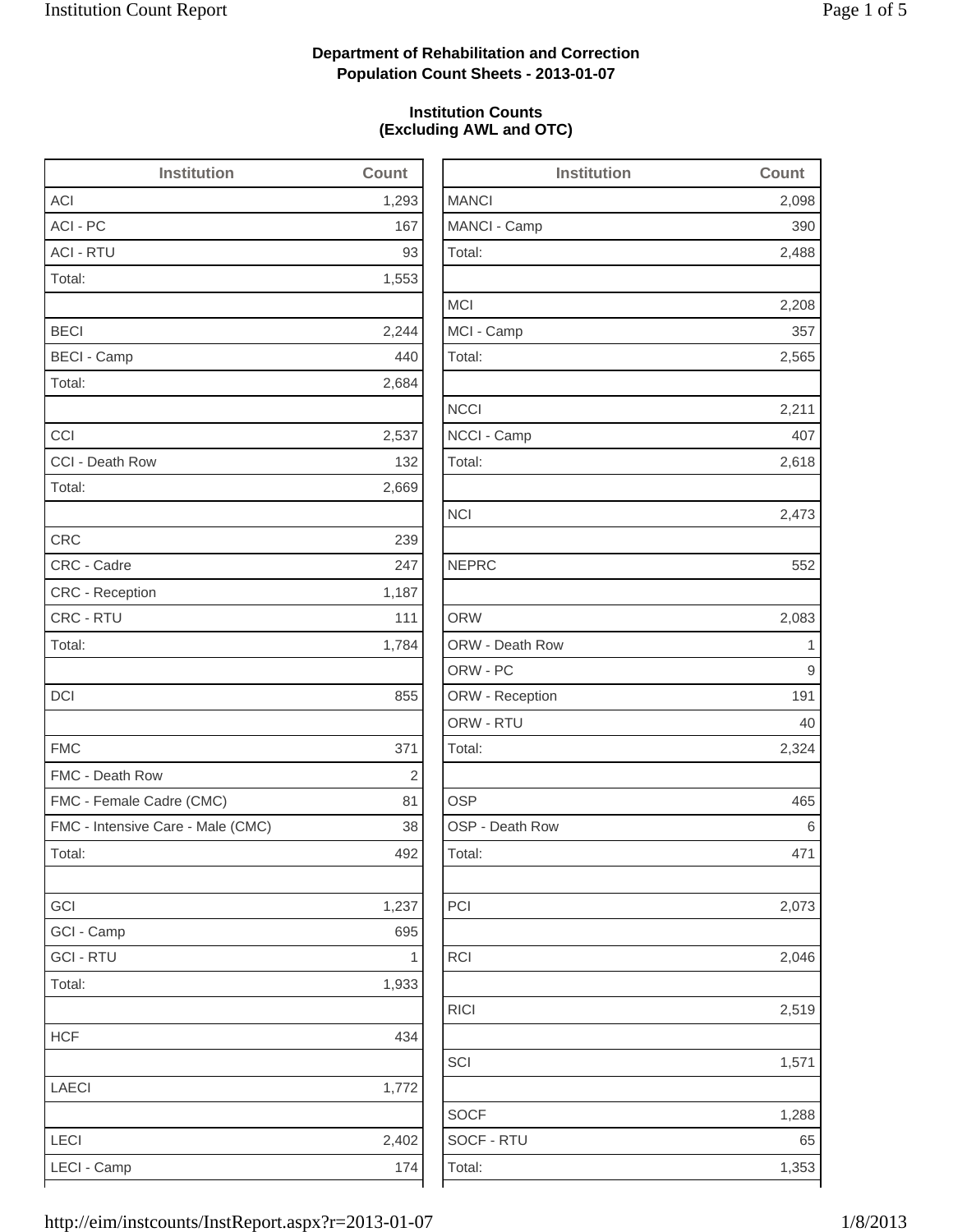## Institution Count Report Page 2 of 5

| Total:                   | 2,576 |
|--------------------------|-------|
|                          |       |
| <b>LOCI</b>              | 2,265 |
|                          |       |
| <b>LORCI</b>             | 158   |
| <b>LORCI - Cadre</b>     | 360   |
| <b>LORCI - Reception</b> | 1,049 |
| Total:                   | 1,567 |
|                          |       |
| <b>MACI</b>              | 987   |
| <b>MACI - Minimum</b>    | 1,313 |
| MACI - Youth             | 29    |
| Total:                   | 2,329 |

|                  | <b>Total Population:</b> | 49,684 |
|------------------|--------------------------|--------|
|                  |                          |        |
| Total:           |                          | 1,402  |
| <b>WCI - RTU</b> |                          | 48     |
| <b>WCI</b>       |                          | 1,354  |
|                  |                          |        |
| <b>TOCI</b>      |                          | 1,259  |
|                  |                          |        |
| <b>TCI</b>       |                          | 1,057  |

\* The Total Population includes 39 Offenders with Reason Codes 30 & 31. \*\* The Total Population includes 23 Offenders with Reason Code 0A.

#### **Male Population by Security Level (Include AWL and Exclude OTC)**

| <b>Security Level</b>  |                   | <b>Body</b> | <b>AWL</b> | $(-OTC)$ | Total  |
|------------------------|-------------------|-------------|------------|----------|--------|
| Total Levels 3,4,5     |                   | 14.489      | 68         | 105      | 14,452 |
| Total Levels 2         |                   | 17.877      | 171        | 171      | 17,877 |
| <b>Total Levels 1</b>  |                   | 13,345      | 151        | 101      | 13,395 |
| <b>Total Death Row</b> |                   | 142         | 0          |          | 141    |
|                        | <b>Total Male</b> | 45,853      | 390        | 378      | 45,865 |

#### **Female Population by Institution (Include AWL and Exclude OTC)**

|                          |                |                  | . ,          |                  |
|--------------------------|----------------|------------------|--------------|------------------|
| Institution              | <b>Body</b>    | <b>AWL</b>       | $(-OTC)$     | <b>Total</b>     |
| CRC                      | 2              | $\mathbf 0$      | 0            | 2                |
| CRC - Reception          | 2              | $\overline{0}$   | 0            | $\sqrt{2}$       |
| DCI                      | 855            | 9                | 8            | 856              |
| <b>FMC</b>               | 10             | $\overline{2}$   | $\mathbf{2}$ | 10               |
| FMC - Female Cadre (CMC) | 81             | 1                | 0            | 82               |
| <b>LAECI</b>             |                | $\boldsymbol{0}$ | 0            | 1                |
| <b>NCI</b>               | $\overline{2}$ | $\overline{0}$   | 0            | $\overline{2}$   |
| <b>NEPRC</b>             | 552            | 4                | 2            | 554              |
| <b>ORW</b>               | 2,083          | 32               | 30           | 2,085            |
| ORW - Death Row          | 1              | $\boldsymbol{0}$ | 0            | 1.               |
| ORW - PC                 | 9              | 0                | 0            | $\boldsymbol{9}$ |
| ORW - Reception          | 191            | $\boldsymbol{0}$ | 0            | 191              |
| ORW - RTU                | 40             | $\mathbf 0$      | 0            | 40               |
| <b>Total Female</b>      | 3,829          | 48               | 42           | 3,835            |
| <b>Total Population:</b> | 49,682         | 438              | 420          | 49,700           |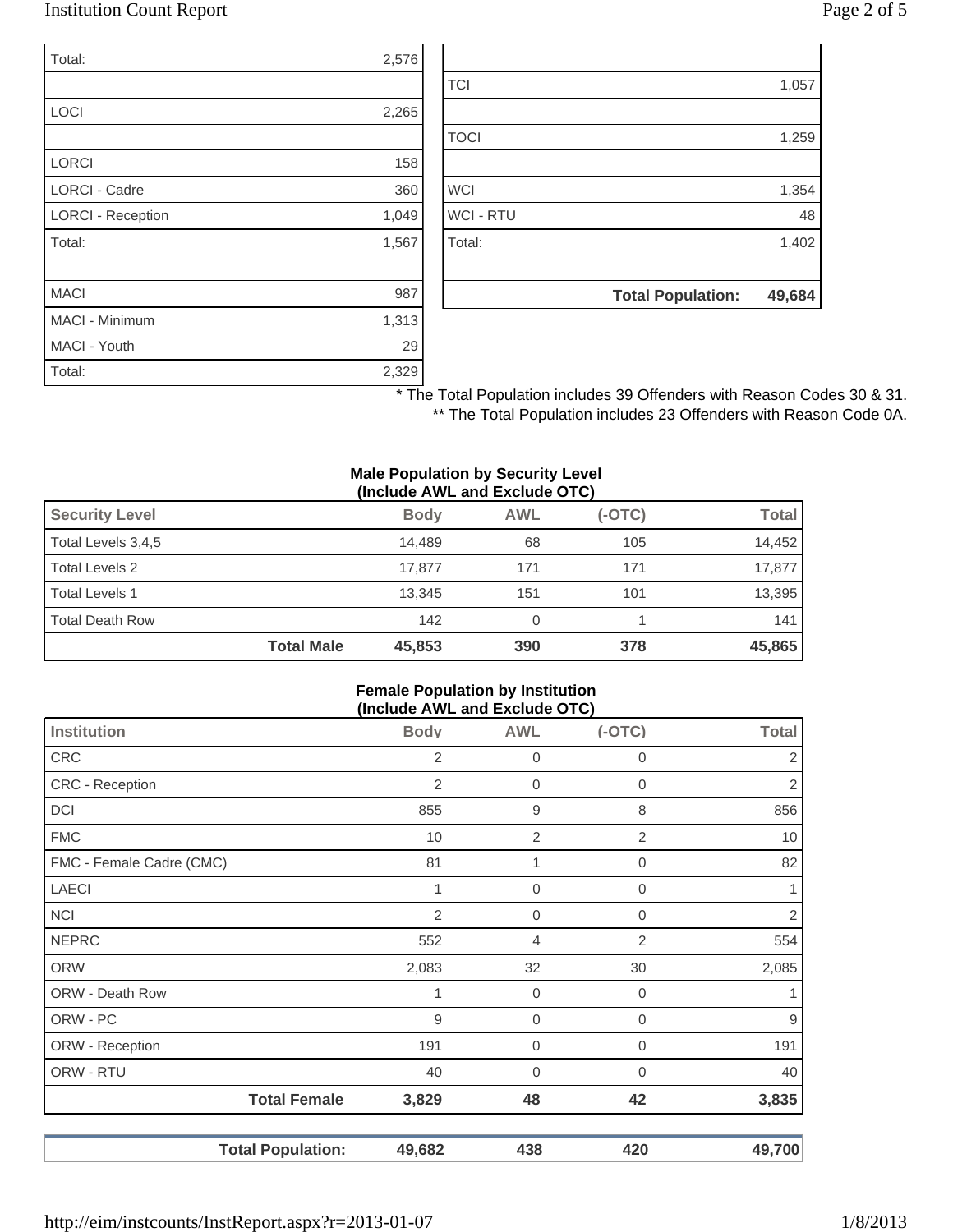| (Include AWL and Exclude OTC)     |                           |                     |                     |                           |  |
|-----------------------------------|---------------------------|---------------------|---------------------|---------------------------|--|
| <b>Institution</b>                | <b>Body</b>               | <b>AWL</b>          | $(-OTC)$            | <b>Total</b>              |  |
| ACI                               | 32                        | $\mathbf 1$         | $\boldsymbol{0}$    | 33                        |  |
| ACI - PC                          | 94                        | $\mathbf{1}$        | $\mathbf 0$         | 95                        |  |
| <b>BECI</b>                       | 18                        | $\mathbf 0$         | $\mathbf 0$         | 18                        |  |
| CCI                               | 11                        | $\mathbf 0$         | $\mathbf 0$         | 11                        |  |
| CCI - Death Row                   | $\mathbf 1$               | $\mathsf{O}\xspace$ | $\mathbf 0$         | 1                         |  |
| CRC                               | 117                       | $\mathbf{1}$        | $\,8\,$             | 110                       |  |
| CRC - Cadre                       | 219                       | $\mbox{O}$          | $\mathbf{1}$        | 218                       |  |
| CRC - Reception                   | 820                       | $\,8\,$             | 10                  | 818                       |  |
| CRC - RTU                         | 98                        | $\mathbf 0$         | $\boldsymbol{0}$    | 98                        |  |
| <b>FMC</b>                        | 17                        | $\mathbf 0$         | $\mathbf 0$         | 17                        |  |
| FMC - Intensive Care - Male (CMC) | $\,$ 3 $\,$               | $\mathbf 0$         | $\mathbf 0$         | $\ensuremath{\mathsf{3}}$ |  |
| GCI                               | $\ensuremath{\mathsf{3}}$ | $\mathsf{O}\xspace$ | $\boldsymbol{0}$    | $\ensuremath{\mathsf{3}}$ |  |
| <b>HCF</b>                        | $\mathbf{1}$              | $\mathbf 0$         | $\mathbf 0$         | $\mathbf{1}$              |  |
| <b>LAECI</b>                      | 12                        | $\mathbf 0$         | $\mathbf 0$         | 12                        |  |
| LECI                              | 2,282                     | $\boldsymbol{7}$    | 12                  | 2,277                     |  |
| LOCI                              | 10                        | $\mathbf 0$         | $\mathbf 0$         | 10                        |  |
| LORCI                             | 103                       | $\,$ 5 $\,$         | 31                  | 77                        |  |
| <b>LORCI - Cadre</b>              | 354                       | $\mathbf 0$         | $\boldsymbol{0}$    | 354                       |  |
| <b>LORCI - Reception</b>          | 811                       | $\mathbf{1}$        | $\mathbf 0$         | 812                       |  |
| <b>MACI</b>                       | 46                        | $\mathbf 0$         | $\mathbf{1}$        | 45                        |  |
| MACI - Youth                      | 20                        | $\mathbf 0$         | $\mathbf{1}$        | 19                        |  |
| <b>MANCI</b>                      | 2,017                     | $\,$ 6 $\,$         | 11                  | 2,012                     |  |
| <b>MCI</b>                        | $\overline{4}$            | $\mathbf 0$         | $\boldsymbol{0}$    | 4                         |  |
| <b>NCCI</b>                       | $\,8\,$                   | $\mathsf{O}\xspace$ | $\mathsf{O}\xspace$ | $\,8\,$                   |  |
| NCI                               | 17                        | $\mbox{O}$          | $\mathbf 0$         | 17                        |  |
| OSP                               | 465                       | $\mbox{O}$          | 3                   | 462                       |  |
| PCI                               | 39                        | 3                   | $\mbox{O}$          | 42                        |  |
| <b>RCI</b>                        | 2,011                     | 13                  | $\hbox{9}$          | 2,015                     |  |
| <b>RICI</b>                       | 17                        | $\mbox{O}$          | $\mathsf{O}\xspace$ | 17                        |  |
| SCI                               | $\mathbf{1}$              | $\mathbf 0$         | $\mathbf 0$         | 1                         |  |
| <b>SOCF</b>                       | 1,288                     | $\mbox{O}$          | 12                  | 1,276                     |  |
| SOCF - RTU                        | 65                        | $\mbox{O}$          | $\mathbf 0$         | 65                        |  |
| <b>TCI</b>                        | 1,003                     | $\,$ 5 $\,$         | $\mathbf{1}$        | 1,007                     |  |
| <b>TOCI</b>                       | 1,136                     | 3                   | $\sqrt{2}$          | 1,137                     |  |
| WCI                               | 1,299                     | 14                  | $\,$ 3 $\,$         | 1,310                     |  |
| WCI - RTU                         | 47                        | $\boldsymbol{0}$    | $\mbox{O}$          | 47                        |  |
| Total Levels 3, 4, 5              | 14,489                    | 68                  | 105                 | 14,452                    |  |

### **Male Population by Institution: Security Levels 3, 4, 5 (Include AWL and Exclude OTC)**

### **Male Population by Institution: Security Level 2 (Include AWL and Exclude OTC)**

http://eim/instcounts/InstReport.aspx?r=2013-01-07 1/8/2013

 $\overline{\phantom{a}}$ 

 $\overline{\phantom{a}}$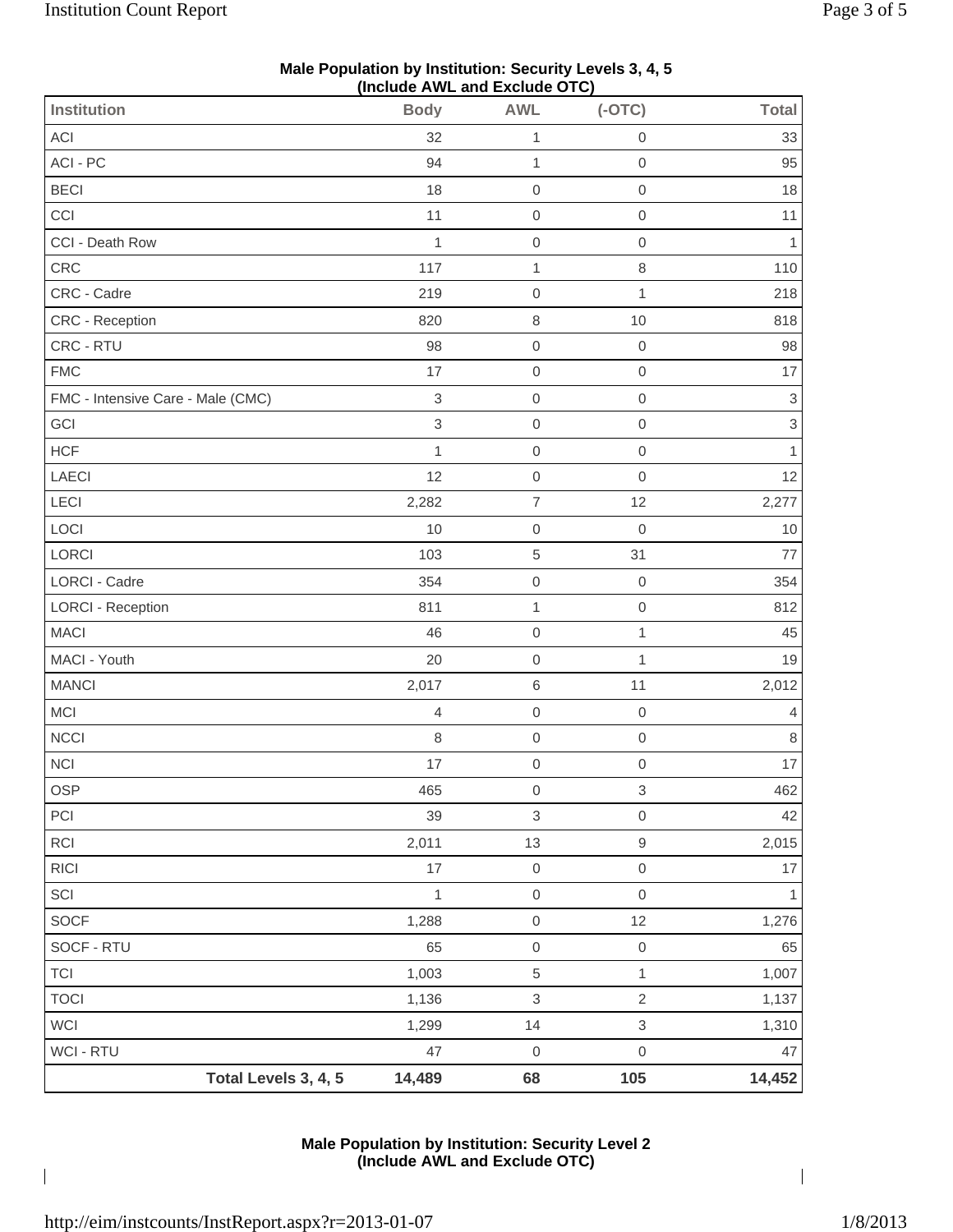# Institution Count Report Page 4 of 5

| <b>Institution</b>                | <b>Body</b>      | <b>AWL</b>          | $(-OTC)$            | Total          |
|-----------------------------------|------------------|---------------------|---------------------|----------------|
| ACI                               | 688              | $\hbox{9}$          | $\overline{4}$      | 693            |
| ACI - PC                          | 60               | $\mathbf{1}$        | $\mathbf 0$         | 61             |
| <b>ACI - RTU</b>                  | 69               | 0                   | $\mathbf 0$         | 69             |
| <b>BECI</b>                       | 1,637            | 15                  | 17                  | 1,635          |
| <b>BECI - Camp</b>                | 11               | $\mathbf 0$         | $\mathbf 0$         | 11             |
| CCI                               | 1,886            | 11                  | $\overline{7}$      | 1,890          |
| CRC                               | 80               | $\overline{2}$      | $\sqrt{2}$          | 80             |
| CRC - Cadre                       | 18               | $\mathbf 0$         | $\mathbf 0$         | 18             |
| <b>CRC</b> - Reception            | 173              | $\mathbf{1}$        | $\overline{7}$      | 167            |
| CRC - RTU                         | 11               | $\mathbf 0$         | $\mathsf{O}\xspace$ | 11             |
| <b>FMC</b>                        | 23               | $\mathbf 0$         | $\mathbf 0$         | 23             |
| FMC - Intensive Care - Male (CMC) | 17               | $\overline{2}$      | $\mathbf 0$         | 19             |
| GCI                               | 770              | $\mathbf 0$         | $\mathsf 3$         | 767            |
| <b>GCI - RTU</b>                  | 1                | $\mathbf 0$         | $\mathbf 0$         | 1              |
| <b>HCF</b>                        | 255              | $\overline{4}$      | $\mathbf 0$         | 259            |
| <b>LAECI</b>                      | 1,393            | 10                  | 18                  | 1,385          |
| <b>LECI</b>                       | 110              | $\mathbf 0$         | $\mathbf{1}$        | 109            |
| LECI - Camp                       | $\mathbf{1}$     | 0                   | $\mbox{O}$          | 1              |
| LOCI                              | 1,363            | 5                   | $\overline{7}$      | 1,361          |
| <b>LORCI</b>                      | 41               | 5                   | 15                  | 31             |
| <b>LORCI - Cadre</b>              | 5                | $\mathbf 0$         | $\mathbf 0$         | 5              |
| <b>LORCI - Reception</b>          | 144              | $\mathbf 0$         | $\mathbf{1}$        | 143            |
| <b>MACI</b>                       | 941              | 3                   | 5                   | 939            |
| MACI - Youth                      | $\boldsymbol{9}$ | $\mathbf 0$         | $\mathbf 0$         | 9              |
| <b>MANCI</b>                      | 69               | $\boldsymbol{0}$    | $\mathbf 0$         | 69             |
| MANCI - Camp                      | $\boldsymbol{9}$ | $\,0\,$             | $\mathsf{O}\xspace$ | $9\,$          |
| <b>MCI</b>                        | 1,916            | 15                  | 17                  | 1,914          |
| MCI - Camp                        | $\overline{2}$   | $\mbox{O}$          | $\mathbf 0$         | $\mathbf{2}$   |
| <b>NCCI</b>                       | 1,499            | 20                  | 23                  | 1,496          |
| NCCI - Camp                       | $\mathbf{1}$     | $\mbox{O}$          | $\,0\,$             |                |
| <b>NCI</b>                        | 1,909            | 19                  | 25                  | 1,903          |
| PCI                               | 953              | 35                  | 6                   | 982            |
| <b>RCI</b>                        | 35               | $\mathbf{1}$        | $\mathsf{O}\xspace$ | 36             |
| <b>RICI</b>                       | 585              | 5                   | $\mathsf g$         | 581            |
| SCI                               | 960              | $\overline{7}$      | $\overline{4}$      | 963            |
| <b>TCI</b>                        | 54               | $\mathsf{O}\xspace$ | $\mathsf{O}\xspace$ | 54             |
| <b>TOCI</b>                       | 123              | $\mathsf{O}\xspace$ | $\mathsf{O}\xspace$ | 123            |
| <b>WCI</b>                        | 55               | $\mathsf{O}\xspace$ | $\mathsf{O}\xspace$ | 55             |
| <b>WCI - RTU</b>                  | $\mathbf{1}$     | $\mathbf 1$         | $\mathsf{O}\xspace$ | $\overline{2}$ |
| <b>Total Level 2</b>              | 17,877           | 171                 | 171                 | 17,877         |

# **Male Population by Institution: Security Level 1**